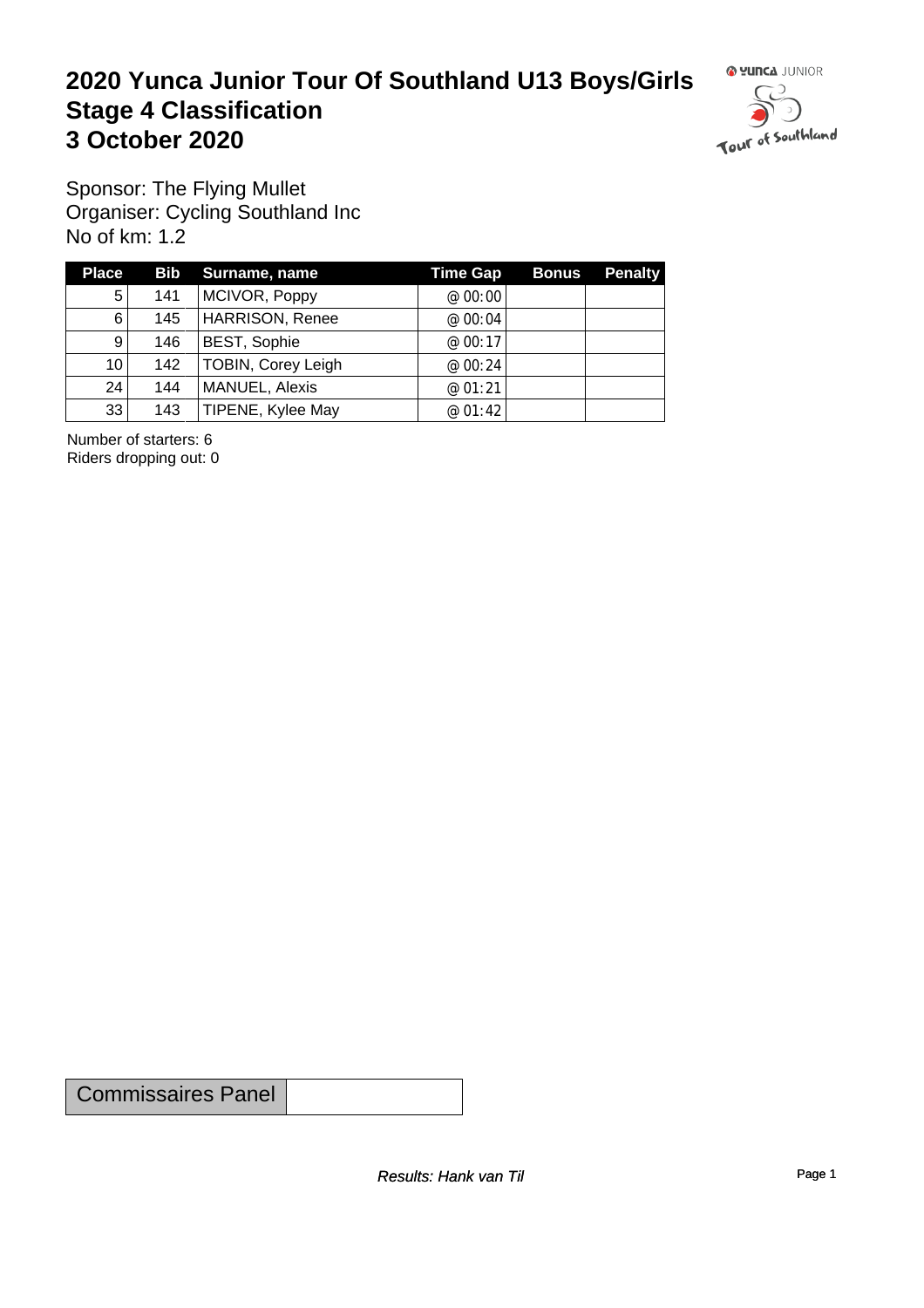## **2020 Yunca Junior Tour Of Southland U13 Boys/Girls General Classification (Stage 4)**<br> **3 October 2020 3 October 2020**



Organiser: Cycling Southland Inc

| <b>Place</b> |     | <b>Bib</b> Surname, name  | Time Gap |
|--------------|-----|---------------------------|----------|
|              | 145 | <b>HARRISON, Renee</b>    | 2:04:08  |
| 2            | 141 | MCIVOR, Poppy             | @01:49   |
| 3            | 146 | <b>BEST, Sophie</b>       | @03:03   |
| 4            | 144 | MANUEL, Alexis            | @07:29   |
| 5            | 142 | <b>TOBIN, Corey Leigh</b> | @ 07:34  |
| 6            | 143 | TIPENE, Kylee May         | @ 20:59  |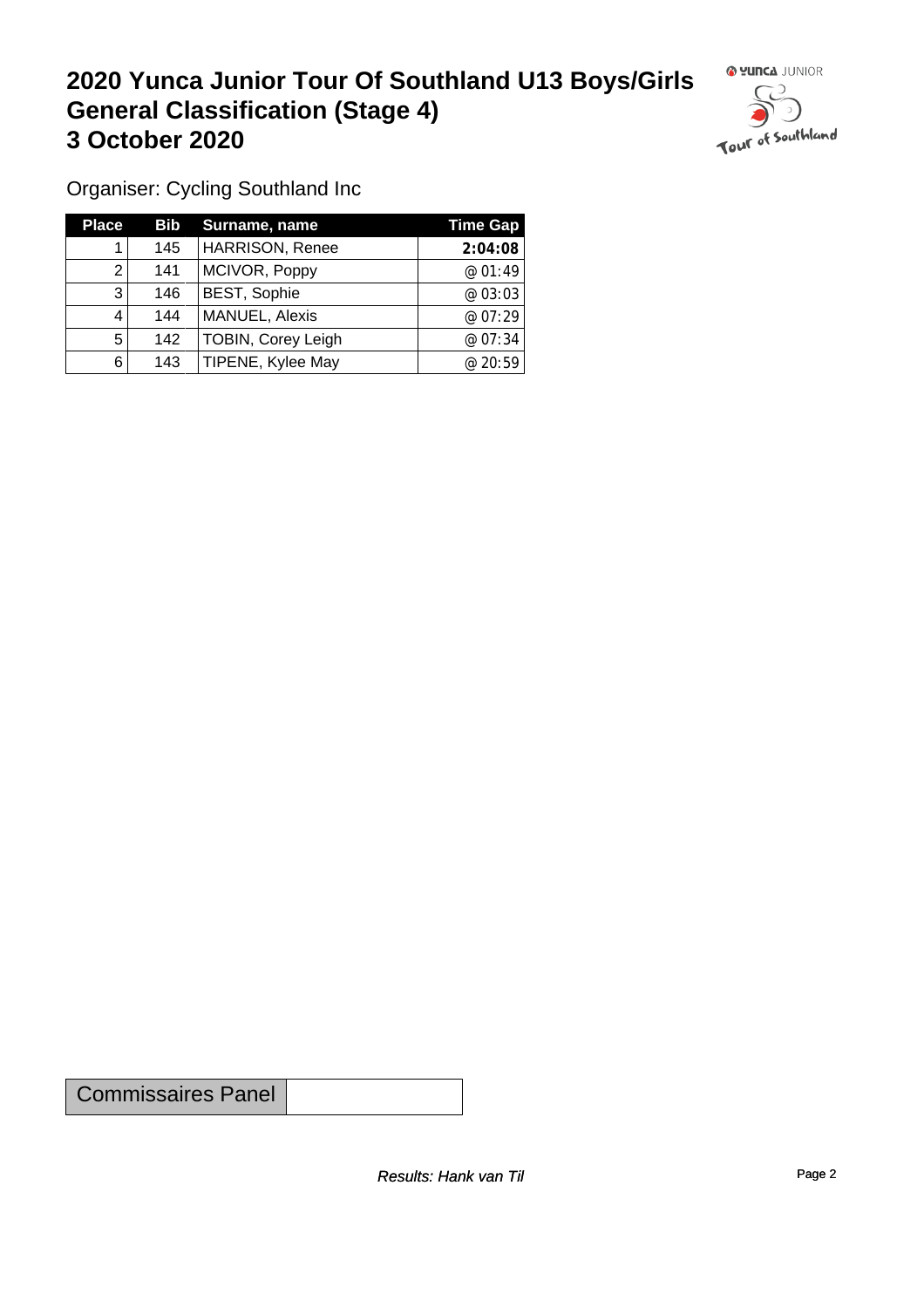### **2020 Yunca Junior Tour Of Southland U13 Boys/Girls Sprint Classification (Stage 4) 3 October 2020 1999 1999 1999 1999 1999 1999 1999 1999 1999 1999 1999 1999 1999 1999 1999 1999 1999 1999 1999 1999 1999 1999 1999 1999 1999 1999 1999 1999 1999 1**



Organiser: Cycling Southland Inc

| <b>Place</b> |     | Bib Surname, name      | <b>Points</b> |
|--------------|-----|------------------------|---------------|
|              | 144 | <b>MANUEL, Alexis</b>  |               |
|              | 145 | <b>HARRISON, Renee</b> |               |
| 3            | 142 | TOBIN, Corey Leigh     |               |
|              | 141 | MCIVOR, Poppy          |               |
| 5            | 146 | <b>BEST, Sophie</b>    |               |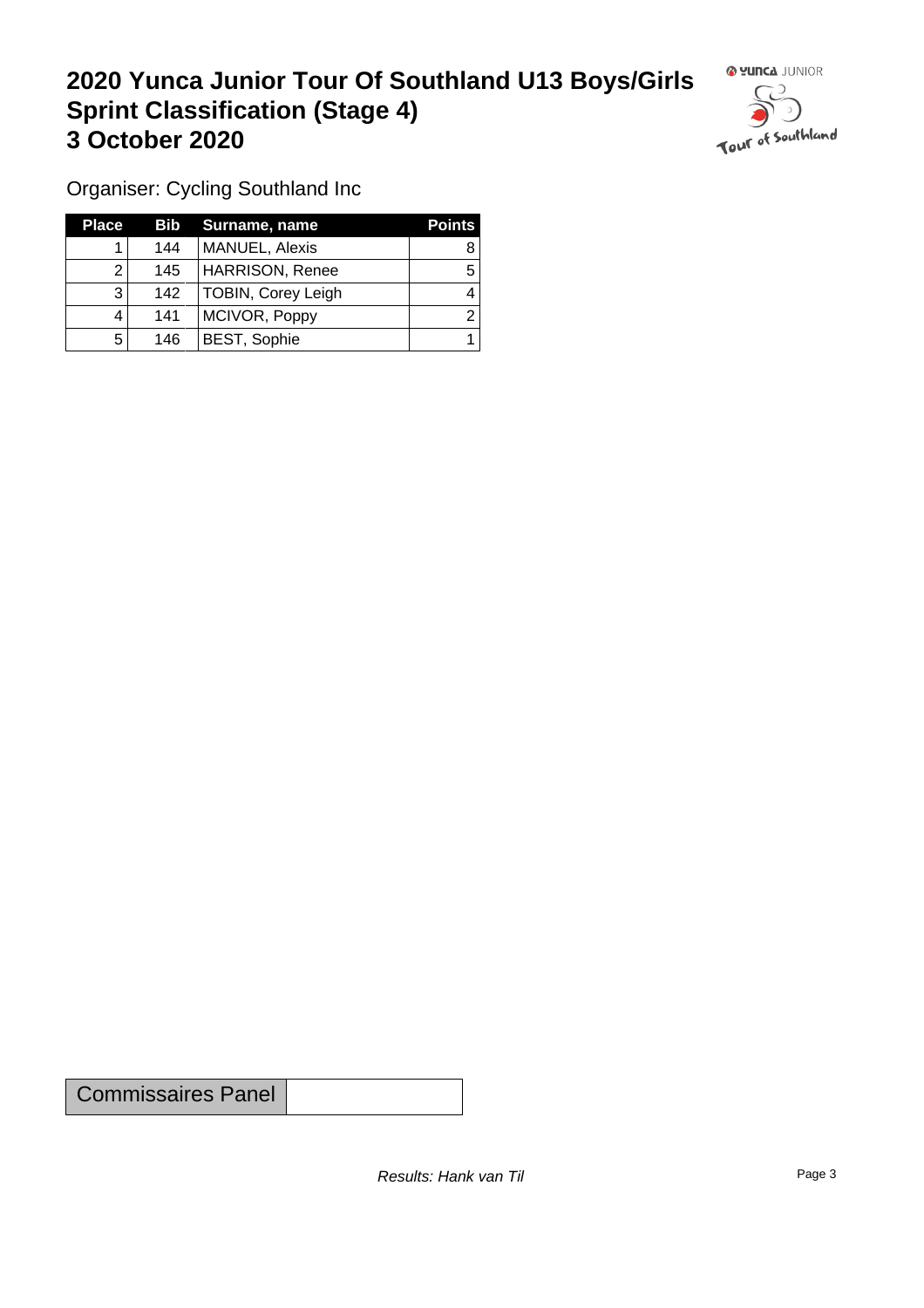### **2020 Yunca Junior Tour Of Southland U13 Boys/Girls KOM Classification (Stage 4) 3 October 2020**



Organiser: Cycling Southland Inc

|                |     | Place Bib Surname, name | <b>Points</b> |
|----------------|-----|-------------------------|---------------|
|                |     | 145   HARRISON, Renee   | 10            |
| $\overline{2}$ | 141 | MCIVOR, Poppy           |               |
|                | 146 | <b>BEST, Sophie</b>     |               |